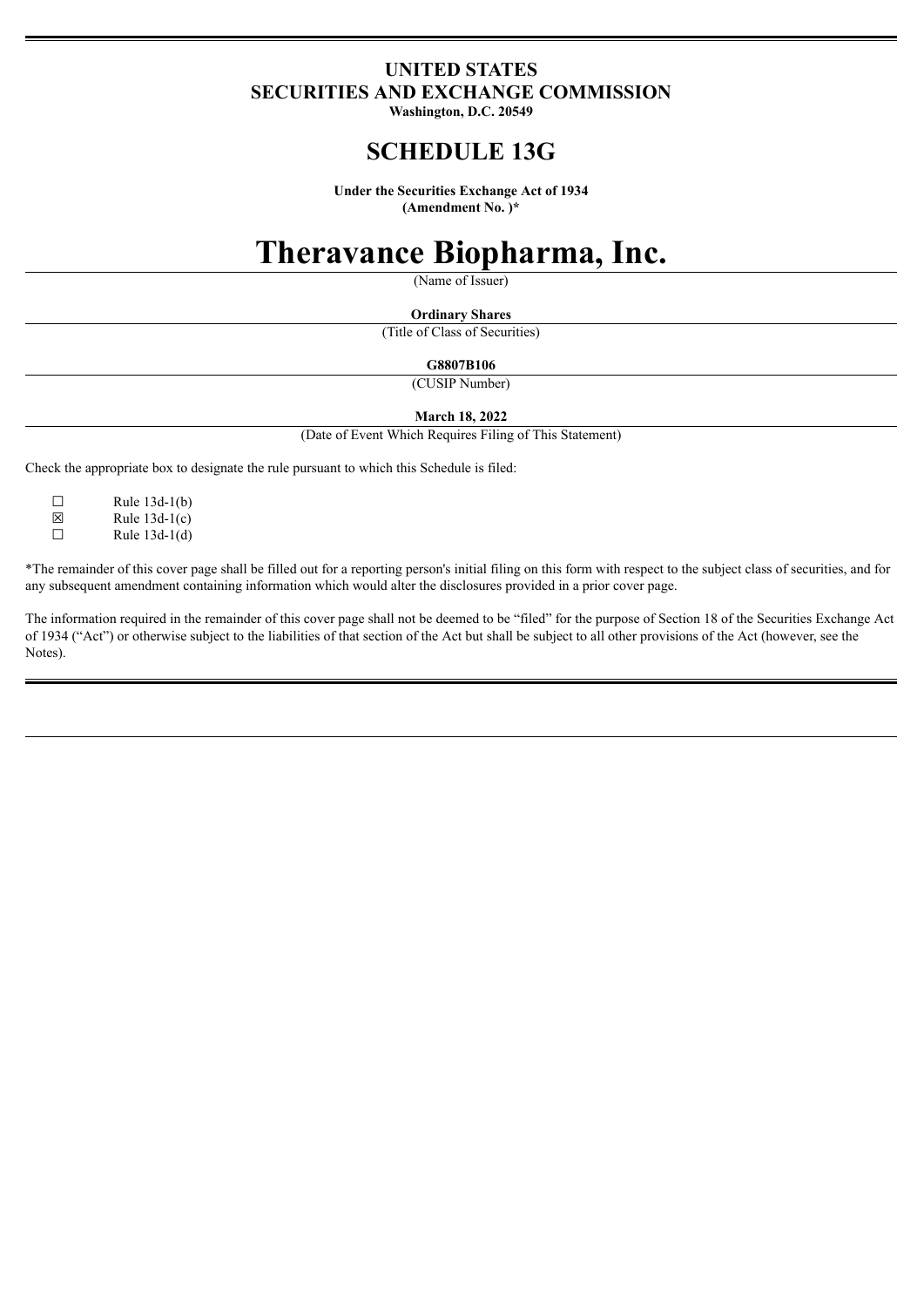| <b>CUSIP No. G8807B106</b>        |                                                                                                                |   |                                              |                   |  |  |  |
|-----------------------------------|----------------------------------------------------------------------------------------------------------------|---|----------------------------------------------|-------------------|--|--|--|
| 1                                 | <b>NAMES OF REPORTING PERSONS</b><br><b>I.R.S. IDENTIFICATION NOS. OF ABOVE PERSONS</b><br><b>ODRE 2005 SL</b> |   |                                              |                   |  |  |  |
| $\overline{2}$                    | CHECK THE APPROPRIATE BOX IF A MEMBER OF A GROUP (see instructions)                                            |   |                                              | (a)<br>$\Box$ (d) |  |  |  |
| 3                                 | <b>SEC USE ONLY</b>                                                                                            |   |                                              |                   |  |  |  |
| 4                                 | CITIZENSHIP OR PLACE OF ORGANIZATION<br>Spain                                                                  |   |                                              |                   |  |  |  |
| <b>NUMBER OF</b><br><b>SHARES</b> | <b>BENEFICIALLY</b><br>PERSON WITH:                                                                            | 5 | <b>SOLE VOTING POWER</b>                     |                   |  |  |  |
| <b>OWNED BY</b>                   |                                                                                                                | 6 | <b>SHARED VOTING POWER</b><br>4,108,318      |                   |  |  |  |
| <b>EACH</b><br><b>REPORTING</b>   |                                                                                                                | 7 | <b>SOLE DISPOSITIVE POWER</b>                |                   |  |  |  |
|                                   |                                                                                                                | 8 | <b>SHARED DISPOSITIVE POWER</b><br>4,108,318 |                   |  |  |  |
| 9                                 | AGGREGATE AMOUNT BENEFICIALLY OWNED BY EACH REPORTING PERSON<br>4,108,318                                      |   |                                              |                   |  |  |  |
| 10                                | CHECK BOX IF THE AGGREGATE AMOUNT IN ROW (9) EXCLUDES CERTAIN SHARES (see instructions)                        |   |                                              |                   |  |  |  |
| 11                                | PERCENT OF CLASS REPRESENTED BY AMOUNT IN ROW (9)<br>$5.5\%$                                                   |   |                                              |                   |  |  |  |
| 12                                | TYPE OF REPORTING PERSON (see instructions)<br>OO                                                              |   |                                              |                   |  |  |  |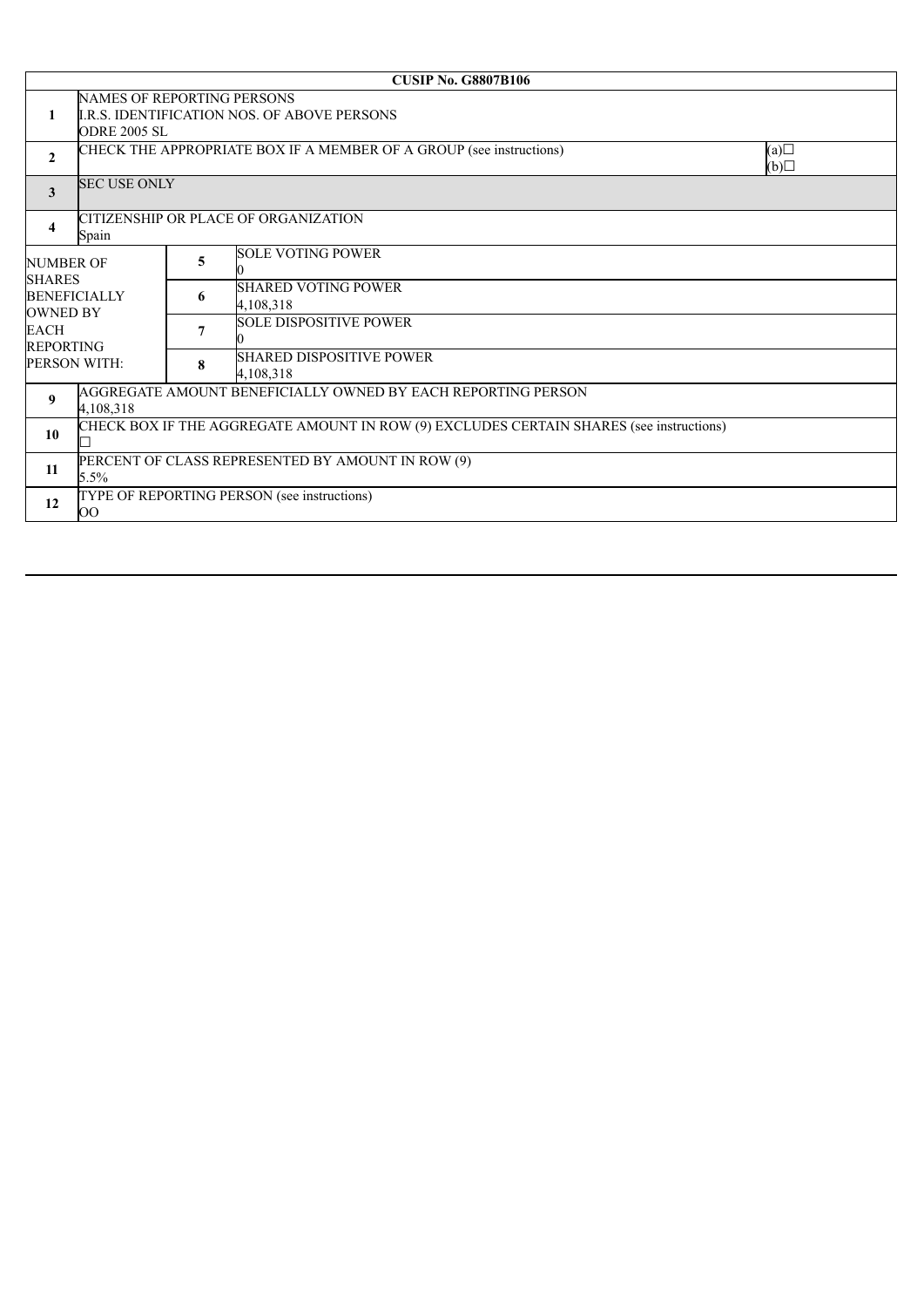|                                   |                                                                                         |   | <b>CUSIP No. G8807B106</b>                   |                   |  |  |  |
|-----------------------------------|-----------------------------------------------------------------------------------------|---|----------------------------------------------|-------------------|--|--|--|
|                                   | <b>NAMES OF REPORTING PERSONS</b>                                                       |   |                                              |                   |  |  |  |
| 1                                 | <b>I.R.S. IDENTIFICATION NOS. OF ABOVE PERSONS</b>                                      |   |                                              |                   |  |  |  |
|                                   | LUIS GÓMEZ LAGUNA                                                                       |   |                                              |                   |  |  |  |
| $\overline{2}$                    | CHECK THE APPROPRIATE BOX IF A MEMBER OF A GROUP (see instructions)                     |   |                                              | (a)<br>$\Box$ (d) |  |  |  |
| 3                                 | <b>SEC USE ONLY</b>                                                                     |   |                                              |                   |  |  |  |
| 4                                 | CITIZENSHIP OR PLACE OF ORGANIZATION<br>Spain                                           |   |                                              |                   |  |  |  |
| <b>NUMBER OF</b><br><b>SHARES</b> |                                                                                         | 5 | <b>SOLE VOTING POWER</b>                     |                   |  |  |  |
| <b>OWNED BY</b>                   | <b>BENEFICIALLY</b><br>PERSON WITH:                                                     | 6 | <b>SHARED VOTING POWER</b><br>4,108,318      |                   |  |  |  |
| <b>EACH</b><br><b>REPORTING</b>   |                                                                                         | 7 | <b>SOLE DISPOSITIVE POWER</b>                |                   |  |  |  |
|                                   |                                                                                         | 8 | <b>SHARED DISPOSITIVE POWER</b><br>4,108,318 |                   |  |  |  |
| 9                                 | AGGREGATE AMOUNT BENEFICIALLY OWNED BY EACH REPORTING PERSON<br>4,108,318               |   |                                              |                   |  |  |  |
| 10                                | CHECK BOX IF THE AGGREGATE AMOUNT IN ROW (9) EXCLUDES CERTAIN SHARES (see instructions) |   |                                              |                   |  |  |  |
| 11                                | PERCENT OF CLASS REPRESENTED BY AMOUNT IN ROW (9)<br>5.5%                               |   |                                              |                   |  |  |  |
| 12                                | TYPE OF REPORTING PERSON (see instructions)<br>IN                                       |   |                                              |                   |  |  |  |

#### **Item 1(a). Name of Issuer**:

Theravance Biopharma, Inc.

#### **Item 1(b). Address of Issuer's Principal Executive Offices**:

PO Box 309, Ugland House, South Church Street, George Town, Grand Cayman, Cayman Islands KY1-1104

#### **Item 2(a). Name of Person Filing**:

This Schedule 13G is filed jointly by:

(1) ODRE 2005 SL

(2) Luis Gómez Laguna

The agreement between the reporting persons relating to the joint filing of this Schedule 13G is attached hereto as Exhibit 1.

#### **Item 2(b). Address of Principal Business Office or, if none, Residence**:

Pineta, 18B, Polígono Valdeconsejo, Nave 5, CP50410, Cuarte de Huerva (Zaragoza), Spain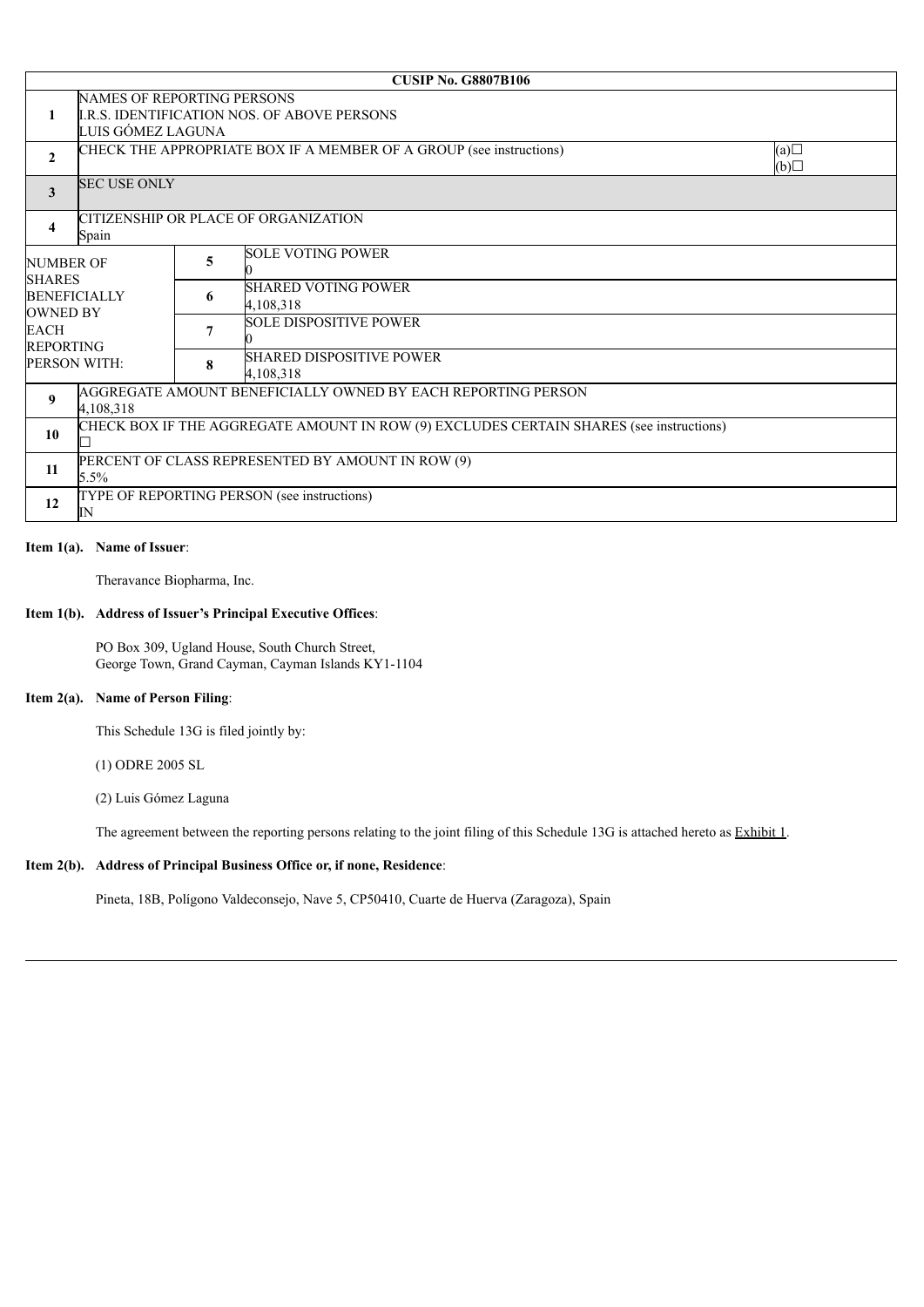#### **Item 2(c). Citizenship**:

ODRE 2005 SL is *sociedad limitada* organized under the laws of Spain. Mr. Gómez Laguna is a citizen of Spain.

#### **Item 2(d). Title of Class of Securities**:

Ordinary Shares

#### **Item 2(e). CUSIP Number**: G8807B106

#### **Item 3.** Not applicable

#### **Item 4. Ownership.**

Provide the following information regarding the aggregate number and percentage of the class of securities of the issuer identified in Item 1.

| (a) Amount Beneficially Owned:                    | 4.108.318 |
|---------------------------------------------------|-----------|
| (b) Percent of Class:                             | $5.5\%$   |
| (c) Number of shares as to which such person has: |           |

| (i) sole power to vote or to direct the vote:                 |           |
|---------------------------------------------------------------|-----------|
| (ii) shared power to vote or to direct the vote:              | 4.108.318 |
| (iii)sole power to dispose or to direct the disposition of:   |           |
| (iv) shared power to dispose or to direct the disposition of: | 4.108.318 |

ODRE 2005 SL directly holds 4,108,318 of the issuer's ordinary shares. As the sole shareholder of ODRE 2005 SL, Mr. Gómez Laguna may be deemed the beneficial owner of the shares held by ODRE 2005 SL.

#### **Item 5. Ownership of Five Percent or Less of a Class.**

If this statement is being filed to report the fact that as of the date hereof the reporting person has ceased to be the beneficial owner of more than five percent of the class of securities, check the following  $\Box$ .

#### **Item 6. Ownership of More than Five Percent on Behalf of Another Person.**

No.

#### Item 7. Identification and Classification of the Subsidiary Which Acquired the Security Being Reported on by the Parent Holding Company.

Not applicable.

#### **Item 8. Identification and Classification of Members of the Group.**

Not applicable.

#### **Item 9. Notice of Dissolution of Group.**

Not applicable.

#### **Item 10. Certification.**

By signing below I certify that, to the best of my knowledge and belief, the securities referred to above were not acquired and are not held for the purpose of or with the effect of changing or influencing the control of the issuer of the securities and were not acquired and are not held in connection with or as a participant in any transaction having that purpose or effect, other than activities solely in connection with a nomination under § 240.14a-11.

**Exhibits:**1 Joint Filing Agreement, dated as of April 21, 2022, by and between ODRE 2005 SL and Luis Gómez Laguna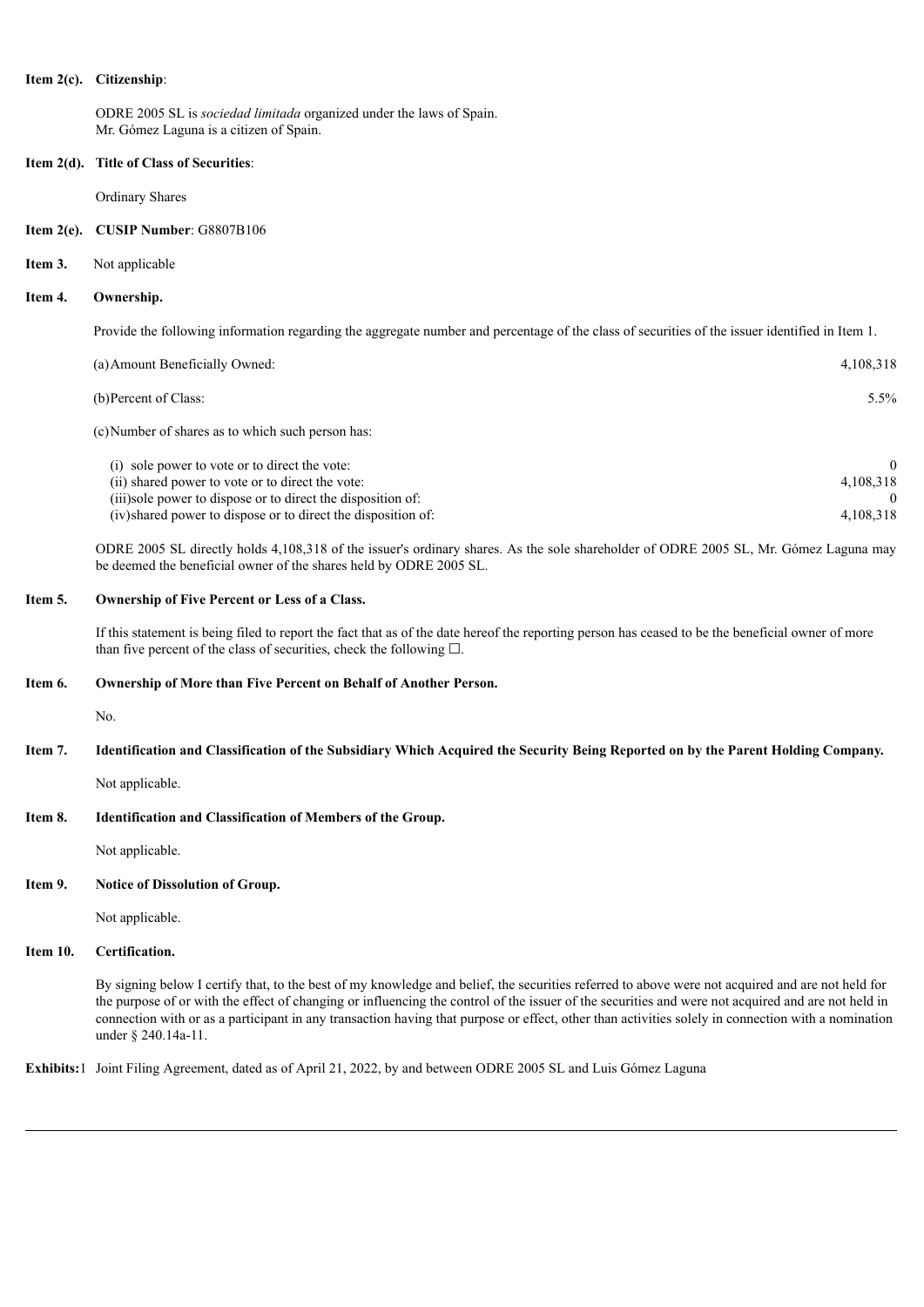#### **SIGNATURE**

After reasonable inquiry and to the best of my knowledge and belief, I certify that the information set forth in this statement is true, complete and correct.

Dated: April 21, 2022

#### **ODRE 2005 SL**

By: /s/ Luis Gómez Laguna Name: Luis Gómez Laguna Title: Director

/s/ Luis Gómez Laguna **LUIS GÓMEZ LAGUNA**